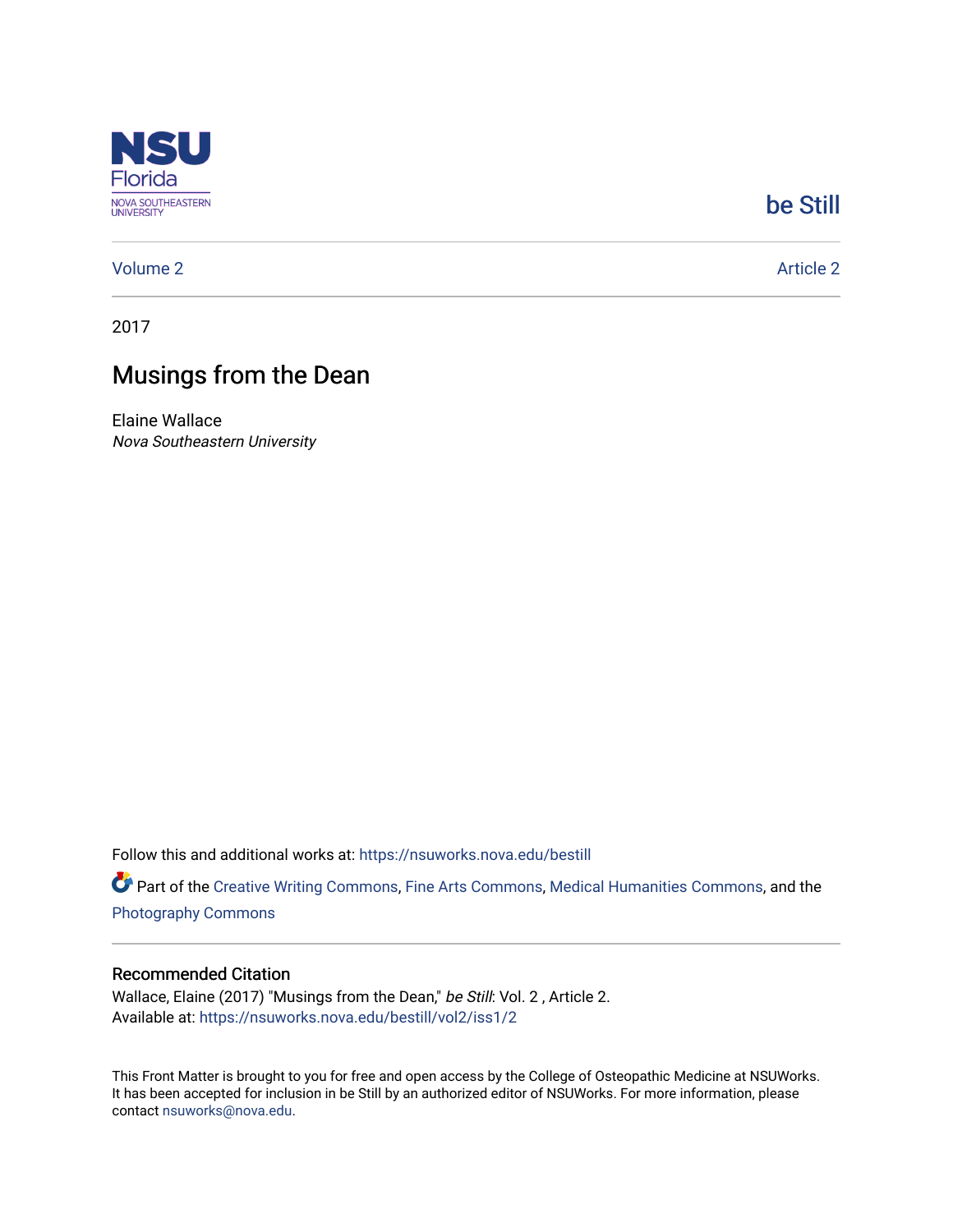- **The first memory I have is of my father, looking into a mirror with me on his shoulders. I was three years old. I still remember the strength of my father's arms and the way we looked as I saw myself for the first time.**
- **Many of our first memories are of the men in our lives…the fathers who raised us and the brothers who grew up with us. Later we will remember the lovers who held us, the men who kept us safe and those who obstructed or challenged us, the men who taught us, and the fathers of our children, the partners who grew with us to our life's end.**
- **This edition of this journal celebrates men of all ages and walks of life, in all their forms and glory.**
- **Enjoy the male form. Remember…**

## **MUSINGS FROM THE DEAN**

# **ELAINE M. WALLACE, D.O.**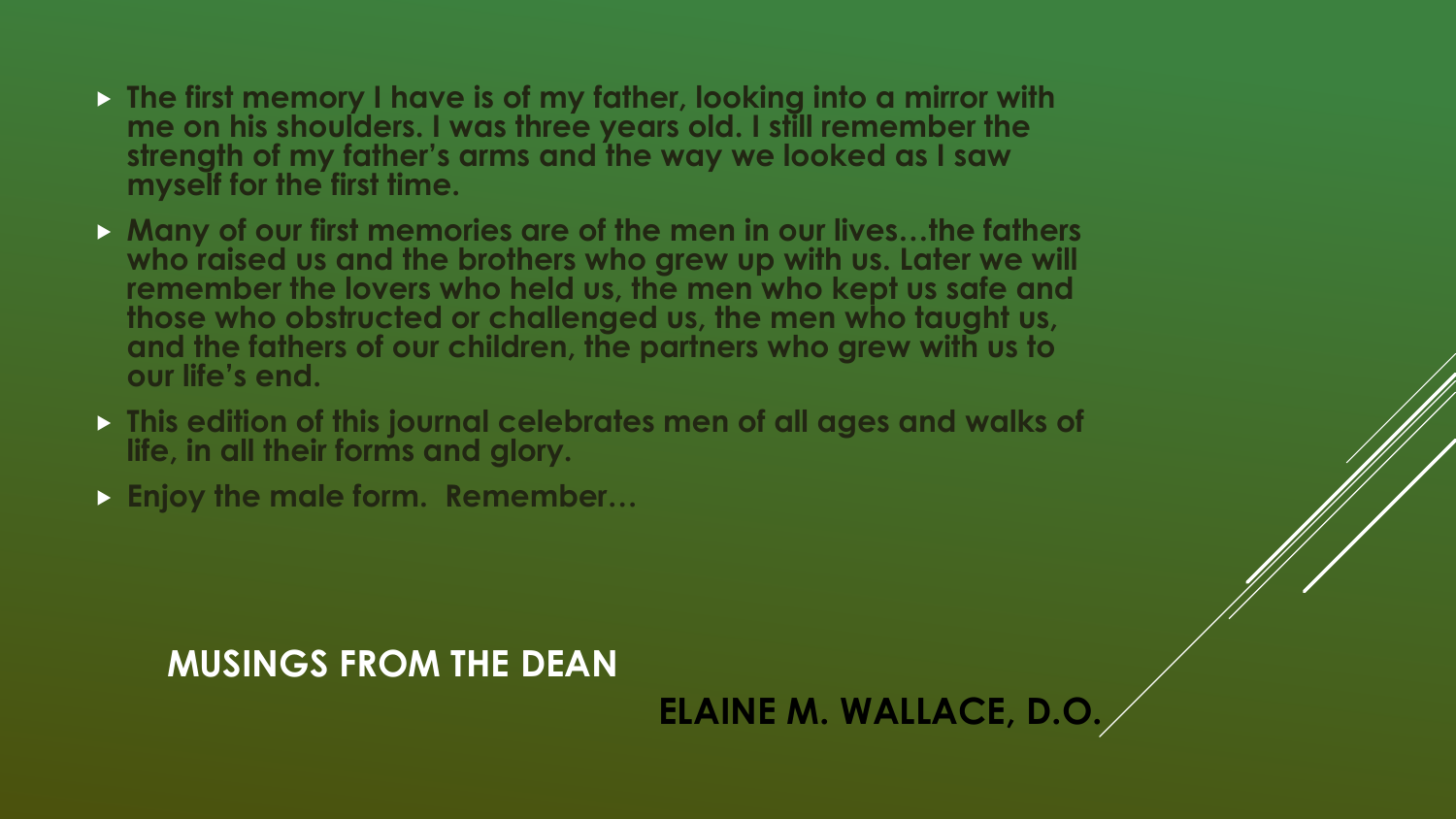

## **THE DEAN'S FIRST IMAGE OF THE MALE FORM…**

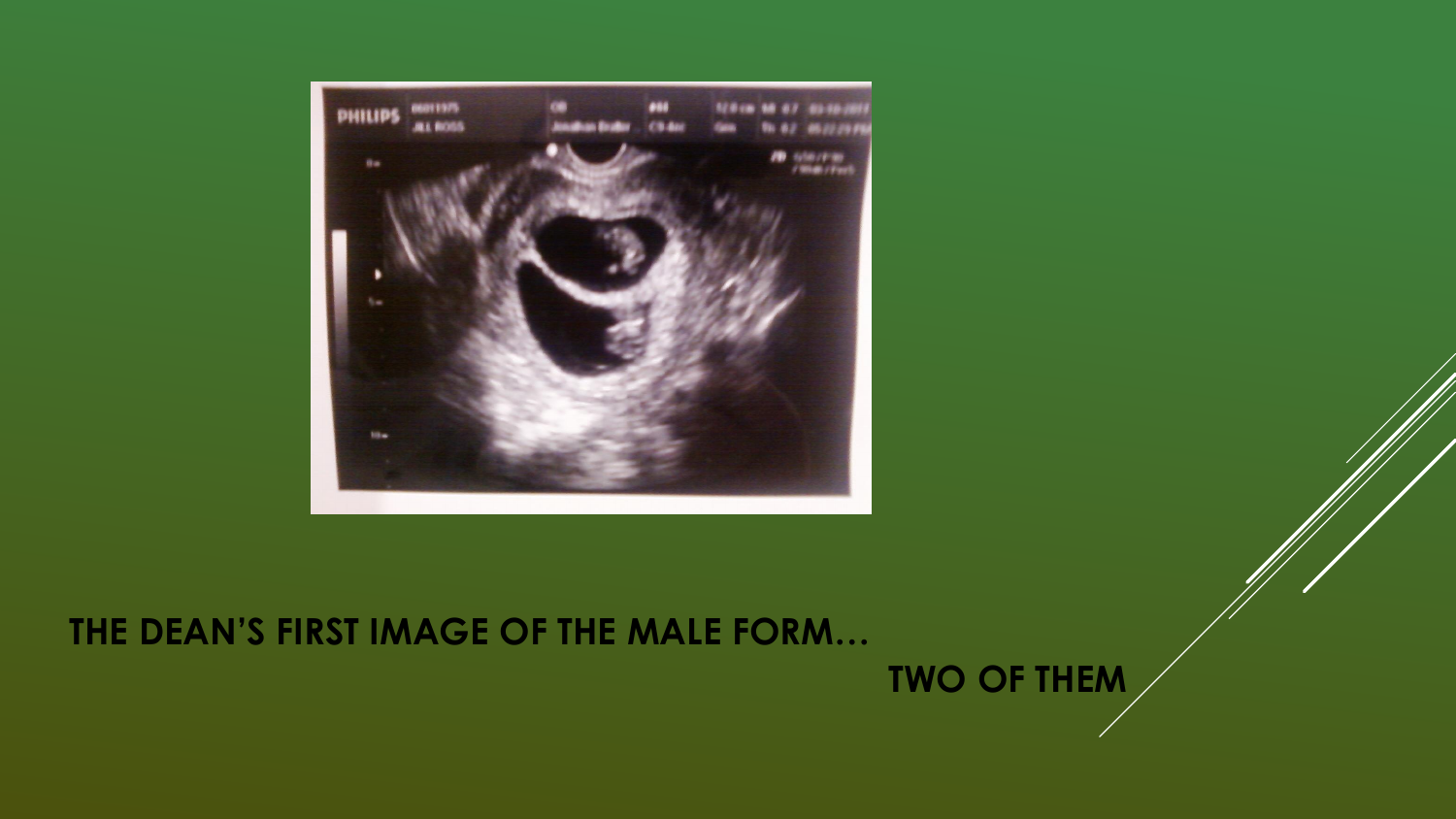

### **MEN-AGE 5 MONTHS AND AGE 50**